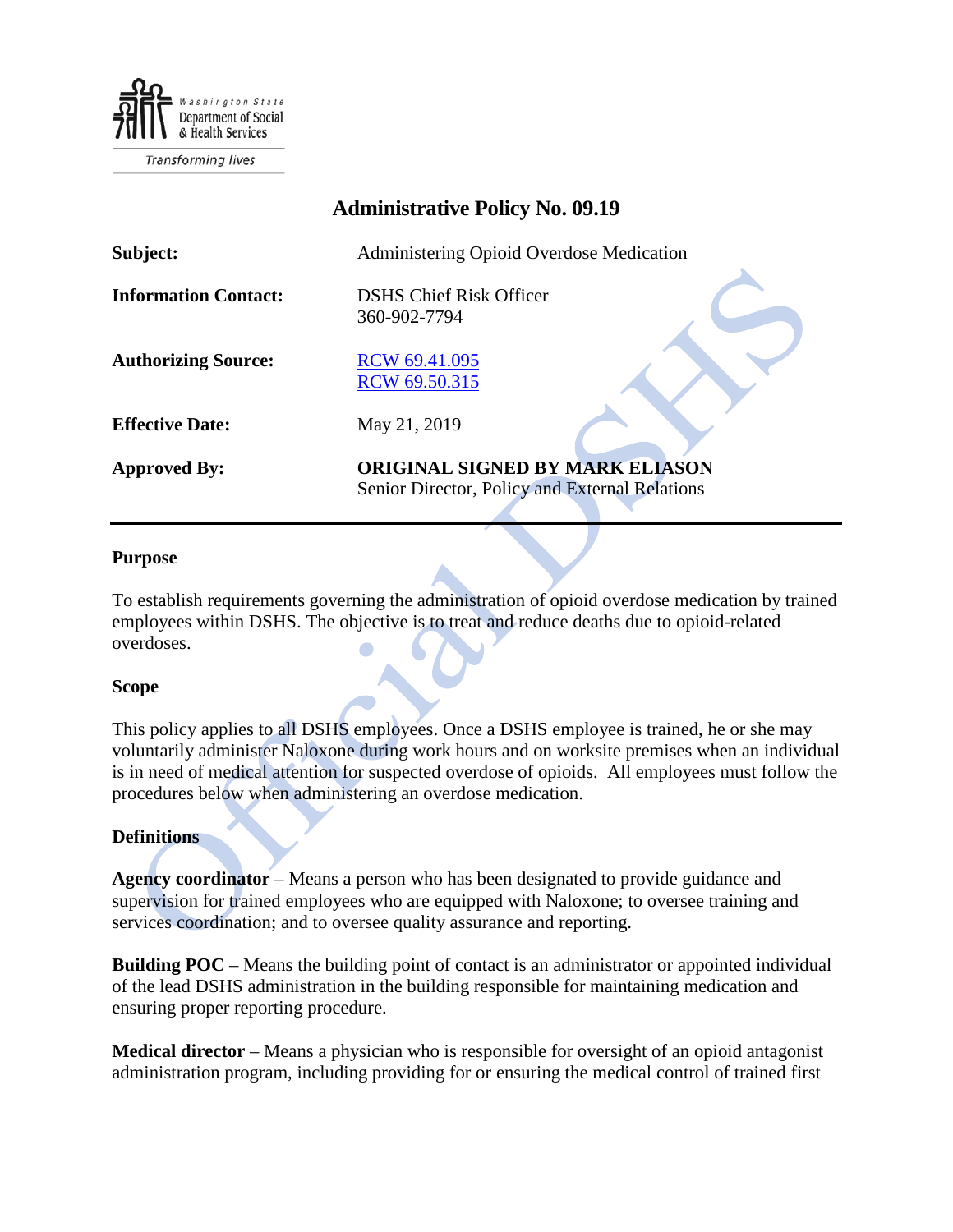Administrative Policy No. 09.19 May 21, 2019 Page 2

responders; development, implementation, and evaluation of medical protocols; oversight of quality assurance activities; and compliance with the pharmacy quality assurance commission.

**Opioid** – Means containing or derived from opium, including heroin, morphine, fentanyl, oxycodone, hydrocodone, or compounds with similar physiological impacts or chemical properties.

**Protocols** – Mean written or electronically recorded instructions, prepared by a prescriber, for distribution and administration of a drug by designated and trained staff or volunteers of an organization or entity, as well as other actions and interventions to be used upon the occurrence of clearly defined clinical events in order to improve patients' timely access to treatment

# **Policy**

The possession and administration of Naloxone is designated through the agency's medical director. All employees approved to administer opioid overdose medication must receive the required training.

# **Procedure**

- 1. Upon notice of an overdose event call, or have another call, 911 for emergency personnel support.
- 2. Remove kit from secured location and check to ensure that it has not expired.
- 3. Locate trained volunteer willing and available to assist, only trained volunteer employees should administer Naloxone.
- 4. Locate individual in need of assistance within or adjacent to work location.
- 5. Conduct patient assessment and, if appropriate, administer medication per manufacturer's instructions.
- 6. Step back from patient after administering dose.
- 7. Remain with individual until emergency personnel arrive.
- 8. Keep device for records and contact DSHS enterprise risk management office (ERMO) safety office for proper coordination and disposal through DSHS medical director.

# **Training**

- 1. All volunteer DSHS employees must receive initial training that includes at a minimum:
	- a. An overview of RCW 69.50.315 and RCW 69.41.095, the state laws that permit an authorized person to use opioid overdose medication to assist another person at risk of experiencing an opioid-related overdose;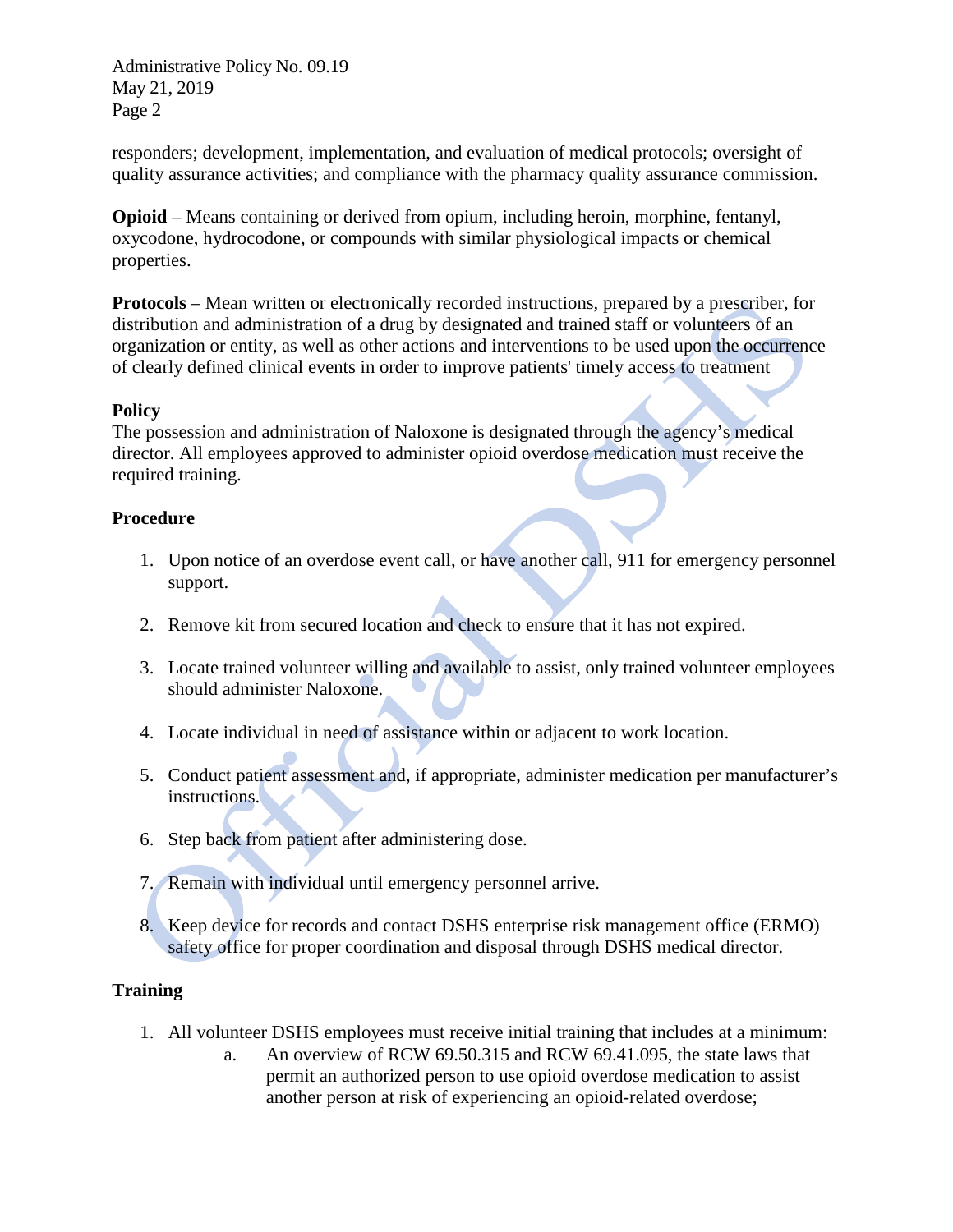Administrative Policy No. 09.19 May 21, 2019 Page 3

- b. Patient assessment, including signs and symptoms of opioid-related overdose;
- c. Universal precautions;
- d. Rescue breathing;
- e. Seeking medical assistance;
- f. Administration of the medication;
- g. The potential side effects of the medication;
- h. Use of Naloxone on pediatric patients;
- i. Building safety committees will ensure documentation, storage of and proper disposal of expired mediation; and
- j. When you can and when you should not administer the medication in the work area.
- 2. All employees issued opioid overdose medication must receive annual training and be approved by a supervisor.
- 3. Upon successful completion of training, the DSHS medical director will prescribe Naloxone or similar medication to the facility and write standing orders for authorized employees to be able to get approved medication for their office or facility.
- 4. The DSHS medical director will identify an individual to be the agency coordinator for the opioid overdose medication administration program. Responsibilities include:
	- a. Facilitate user training for employees.
	- b. Maintaining training records for personnel by using the agency learning management system.
	- c. Ensure the supply, integrity, and expiration dates of the Naloxone kits.

# **Maintenance and replacement**

- 1. Medication kits must be kept and used in a manner consistent with proper storage guidelines for temperature and sunlight exposure per manufacturer instructions.
- 2. Building point of contact (POC) is responsible for ensuring used, lost, damaged, or expired medication is reported and replaced through standard procedure.
- 3. Expired Naloxone must be properly disposed of according to protocols established by the agency medical director.

# **Documentation**

- 1. The DSHS employees will submit an incident response report through standard procedure detailing the following:
	- a. The nature of the incident;
	- b. The care the patient received; and
	- c. The fact that Naloxone was administered.